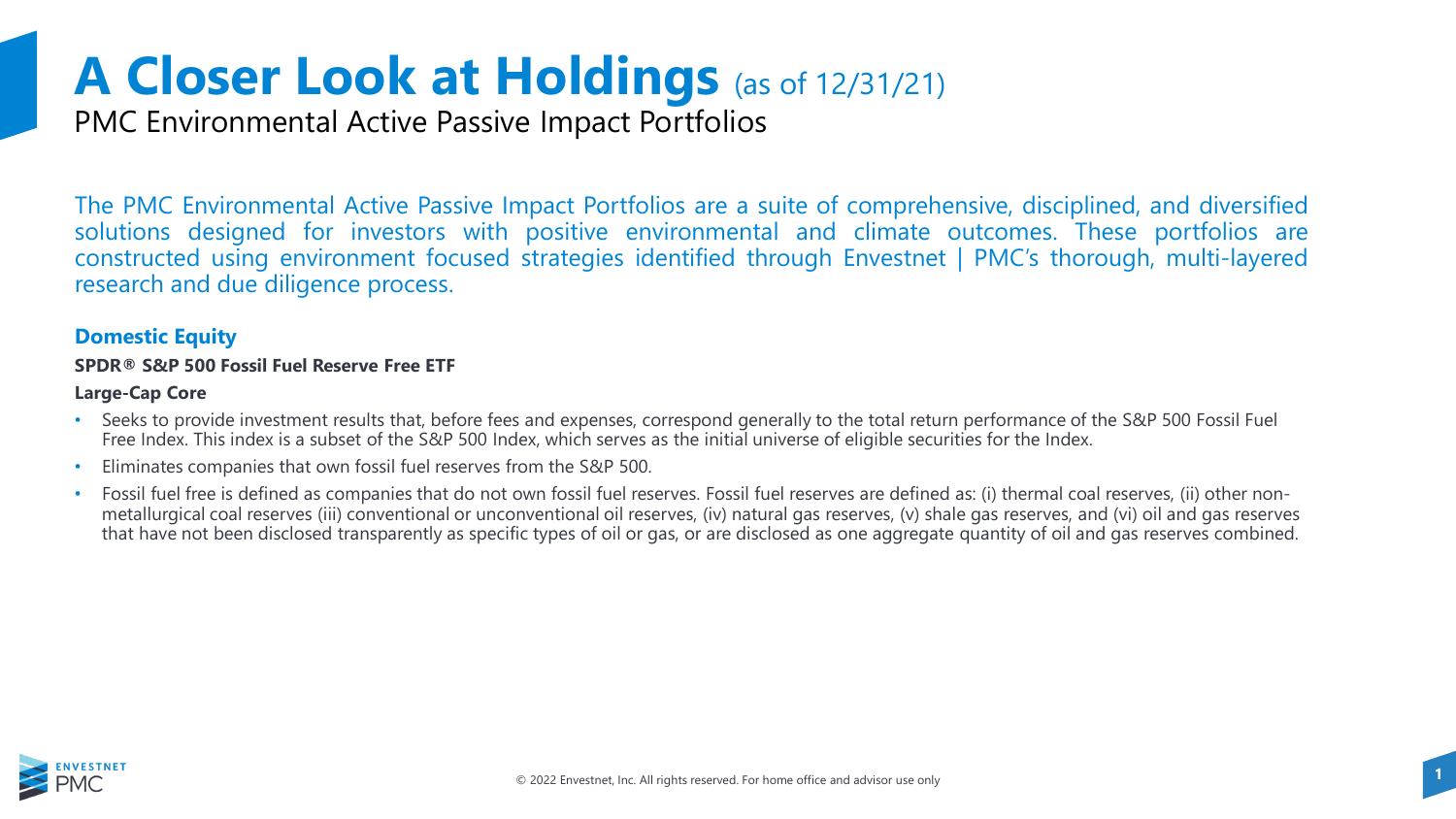### PMC Environmental Active Passive Impact Portfolios

#### **Pax Small Cap**

#### **Small-Cap Core**

- A concentrated portfolio of around 40-60 companies with a dual focus on Environmental, Social, and Corporate Governance (ESG) factors and low volatility. Employs a quantitative screen to identify securities that offer growth at a reasonable price while also meeting the team's ESG criteria; seeks high-quality, profitable companies with high free cash flow and strong management teams.
- Views climate change, emissions effluents and waste, and resource efficiency as key issues to consider in investment analysis, as well as social factors such as diversity, human capital management, product integrity, supply chain management, and community relations. The firm addresses climate change at a number of stages throughout the investment process, through avoiding investment in climate laggards, proactively investing in companies providing solutions to climate change, measuring portfolio carbon emissions annually, and engaging with companies to improve their practices and climate disclosures.
- Actively manages risk and performs well in its peer group with respect to volatility control and risk reduction, with attractive risk adjusted performance; annualized alpha ranking in the top quartile among peers since inception, and beta and standard deviation both ranking in the top decile.
- Excludes companies involved in manufacturing of tobacco products, weapons/firearms, oil from tar sands, and coal.

#### **International Developed Markets**

#### **Green Century MSCI International Index**

- Green Century Capital Management is a for-profit entity entirely owned by non-profit environmental advocacy organizations. 100% of the net profits earned by Green Century Capital Management on the fees it receives for managing the Green Century Funds belong to these not-for-profit advocacy organizations.
- Explicitly screens out companies with significant involvement in genetically modified organisms (GMOs), military weapons and civilian firearms, nuclear power, alcohol, gambling, adult entertainment and tobacco. The Fund also excludes fossil fuels: companies that explore for, extract, produce, refine, or transmit coal, oil, or gas, utilities that burn fossil fuels to produce electricity, and any remaining companies with proven carbon reserves.
- Provides exposure to positive environmental outcomes, including solutions around climate change, preservation of natural capital, pollution and waste management, and other environmental opportunities.

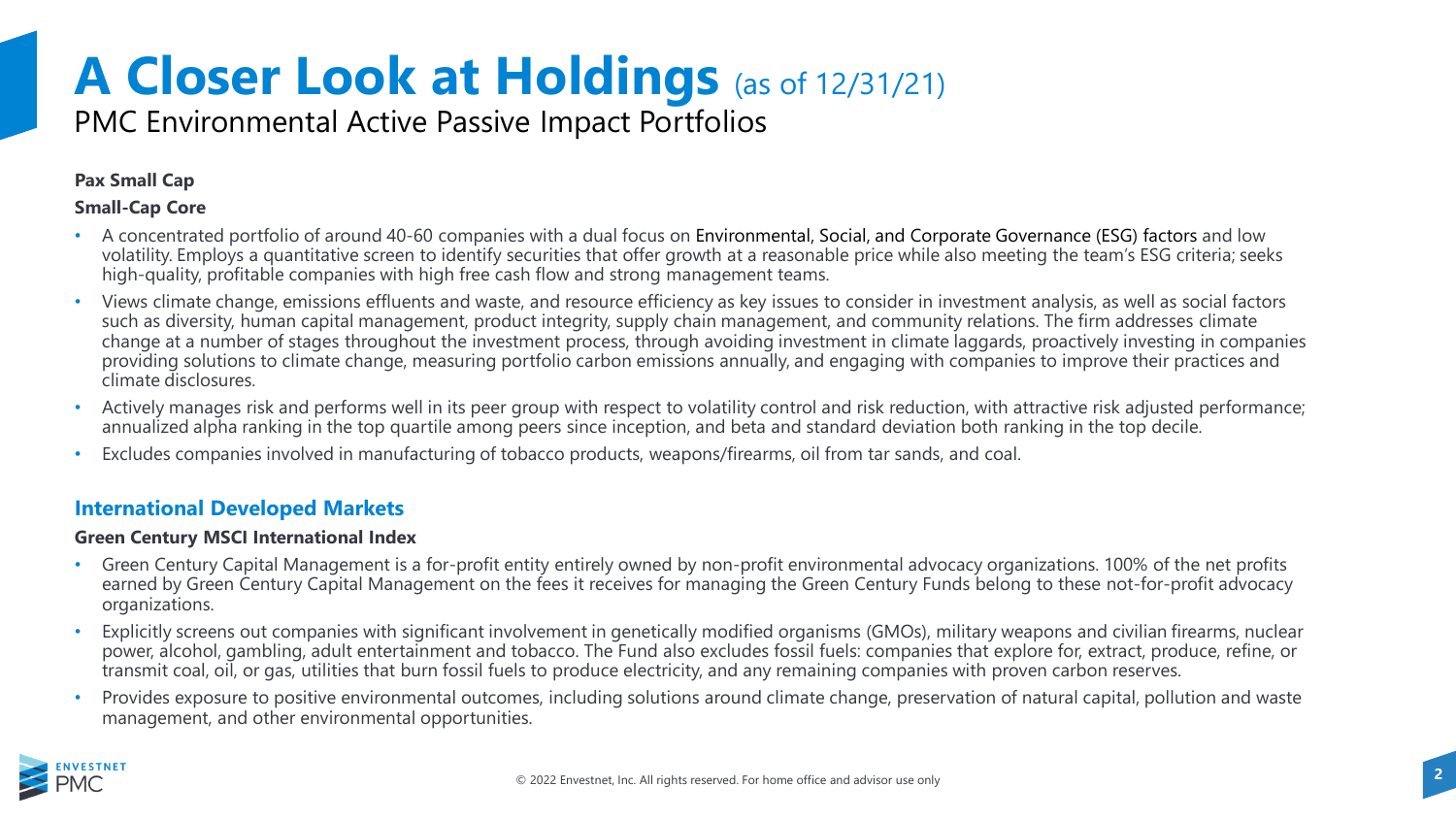### PMC Environmental Active Passive Impact Portfolios

#### **Emerging Markets**

#### **SPDR® MSCI Emerging Markets Fossil Fuel Reserves Free ETF**

- Seeks to provide investment results that, before fees and expenses, correspond generally to the total return performance of the MSCI Emerging Markets ex Fossil Fuels Index. This index is a subset of the MSCI Emerging Markets Index, which serves as the initial universe of eligible securities for the Index.
- Eliminates companies that own fossil fuel reserves from the MSCI Emerging Markets Index. This is the first ever emerging markets fossil fuel reserves free ETF.
- Fossil fuel free is defined as companies that do not own fossil fuel reserves, which are defined as economically and technically recoverable sources of crude oil, natural gas, and thermal coal but do not include metallurgical or coking coal, which is primarily used in connection with steel production.

### **Global Equity**

#### **Calvert Global Water**

- Global thematic portfolio of approximately 110 stocks, pursuing a passive management strategy designed to track the performance of the Calvert Global Water Research Index.
- Security selection process is designed to identify companies directly involved in water-related sectors as well as companies in other industries that are actively addressing global water challenges either through leadership in water efficiency or offering other innovative solutions, such as companies that operate businesses or business lines provide clean drinkable water or wastewater management, water purification systems, or technologies that promote water conservation and the efficient use of water.
- Investment activities are guided by the Calvert Principles toward the goal of earning competitive investment returns while influencing progress and creating a positive impact on society.

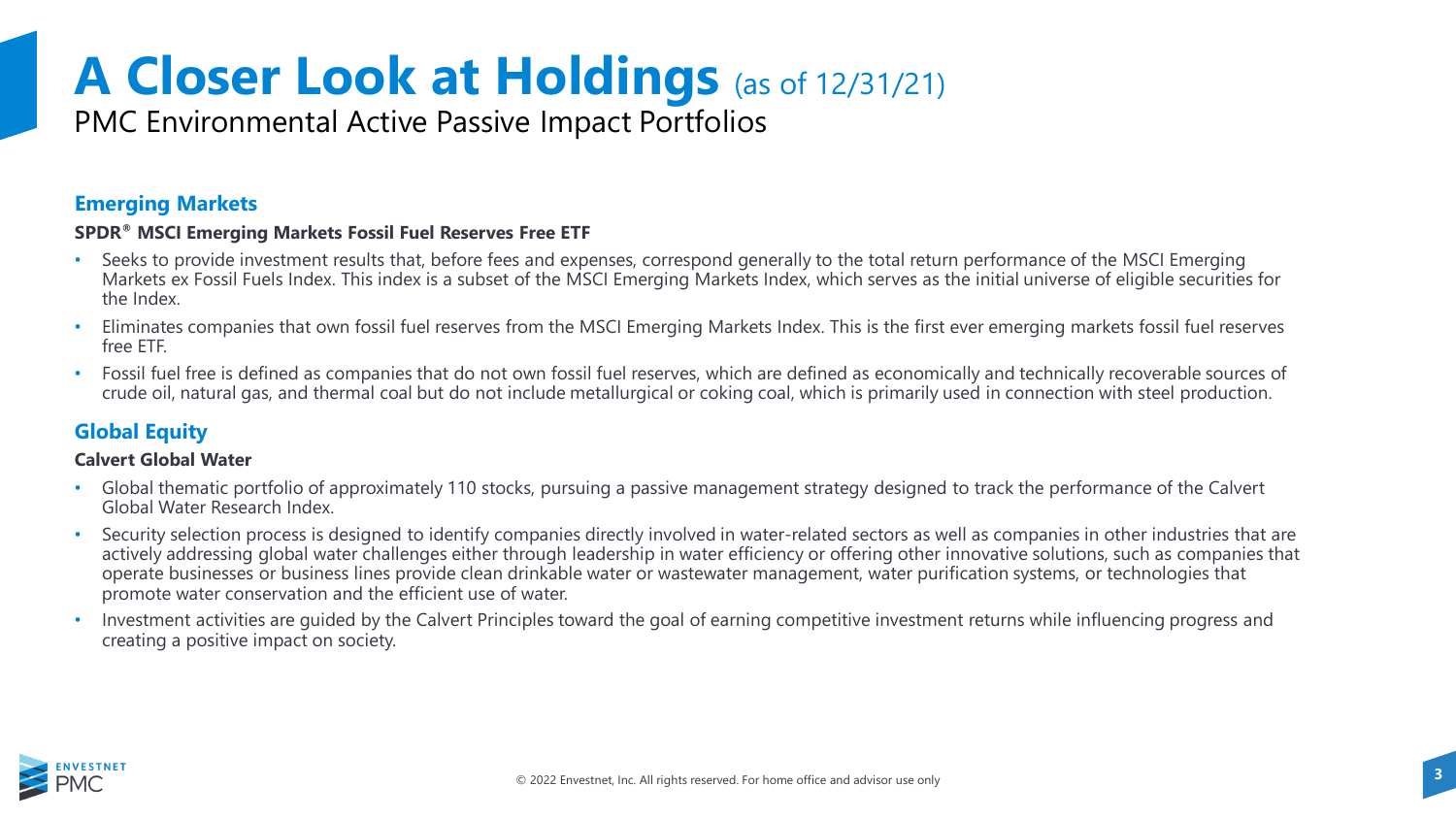### PMC Environmental Active Passive Impact Portfolios

#### **Pax Global Environmental Markets**

- Global thematic portfolio comprises 40-60 companies that are developing solutions to resource challenges across the world in four key areas: new energy, water, waste and resource recovery, sustainable food, agriculture and forestry.
- Implements a rigorous bottom-up stock selection process to find the leading companies in increasingly important global environmental markets, prioritizing carbon reduction in the transition to a low carbon economy.
- Thematic nature results in sector biases including a large overweight to Industrials and Materials while avoiding Energy, Financials, and Communication Services. The strategy should outperform when environmental initiatives are being implemented, during markets which favor growth or mid and small caps, or when energy prices are volatile.
- Excludes companies that manufacture or produce tobacco, weapons/firearms, coal, and oil from tar sands. The Fund is fossil fuel free.

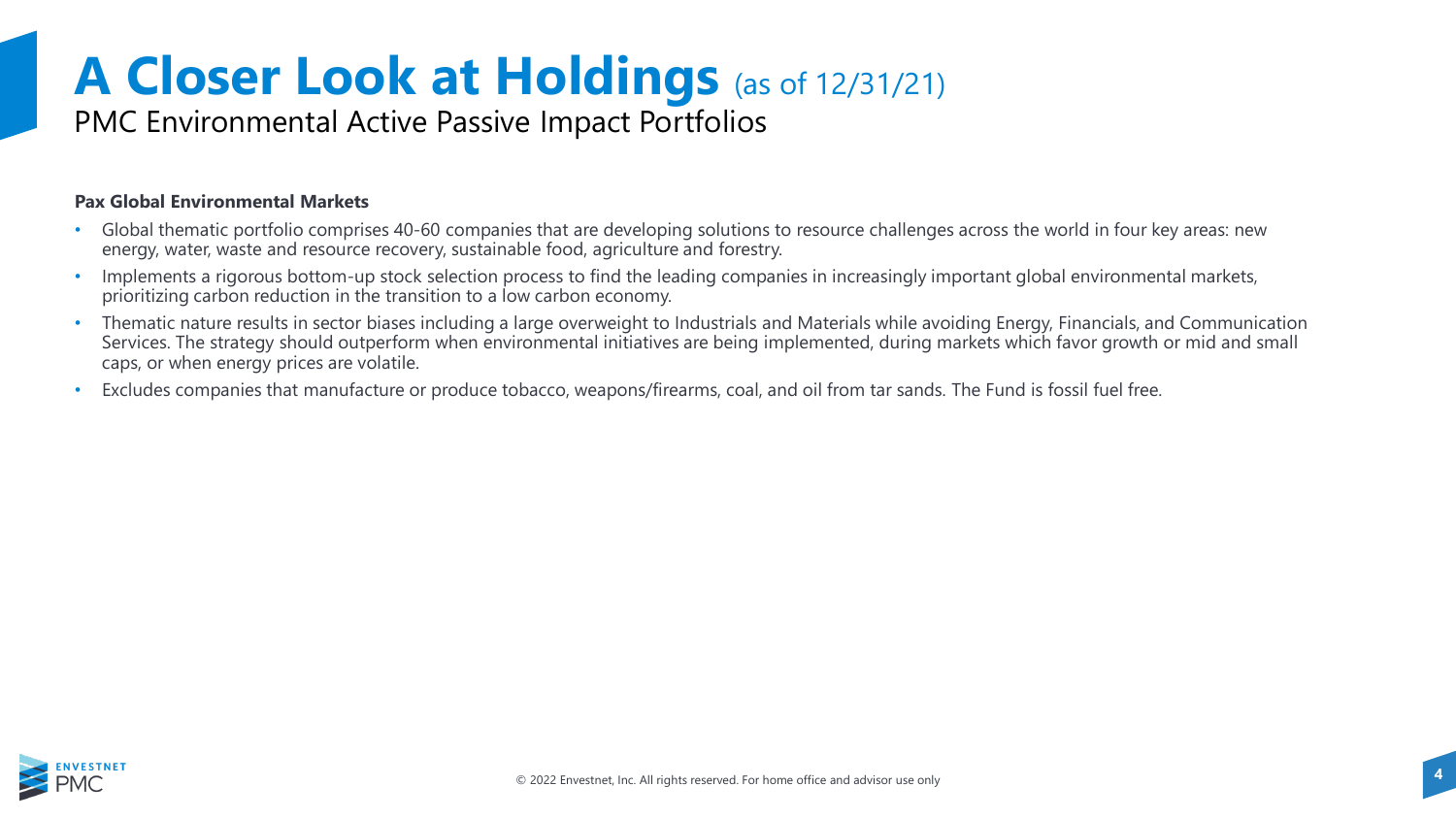### **Equity Impact Reporting Metrics** (as of 12/31/21) Powered by MSCI ESG Research

#### **Carbon Risk**





#### **ESG Ratings Distribution ESG Ratings Momentum**



#### **Equities**





0.4% less than benchmark



#### **Definitions**

- **Carbon Risk measures exposure to carbon** intensive companies. It is based on MSCI Carbon Metrics, and is calculated as the portfolio weighted average of issuer carbon intensity. At the issuer level, Carbon Intensity is the ratio of annual scope 1 and 2 carbon emissions to annual revenue. Carbon Risk is categorized as Very Low (0 to <15), Low (15 to<70), Moderate (70 to <250), High (250 to <525), and Very High  $(>=525)$ .
- **Reputational Risk** represents the percentage of a portfolio's market value coming from holdings involved in very severe controversial events. It is based on MSCI ESG Controversies. Portfolio level Reputational Risk is categorized as Very Low (0%), Low (>0% to <1%), Moderate (1% to <5%), High (5% to < 10%), and Very High ( $> = 10$ %).
- **ESG Ratings Distribution** represents the percentage of a portfolio's market value coming from holdings classified as ESG Ratings Leaders  $(AAA$  and  $A\overline{A}$ ), Average  $(A, BBB,$  and  $\overline{B}B)$ , and Laggards (B and CCC).
- **ESG Ratings Momentum** represents the percentage of a portfolio's market value coming from holdings that have had an ESG Ratings upgrade, and those with a downgrade, since their previous ESG Rating assessment.

*Benchmark: 60% Russell 3000, 40% MSCI All Country World Index EX US*

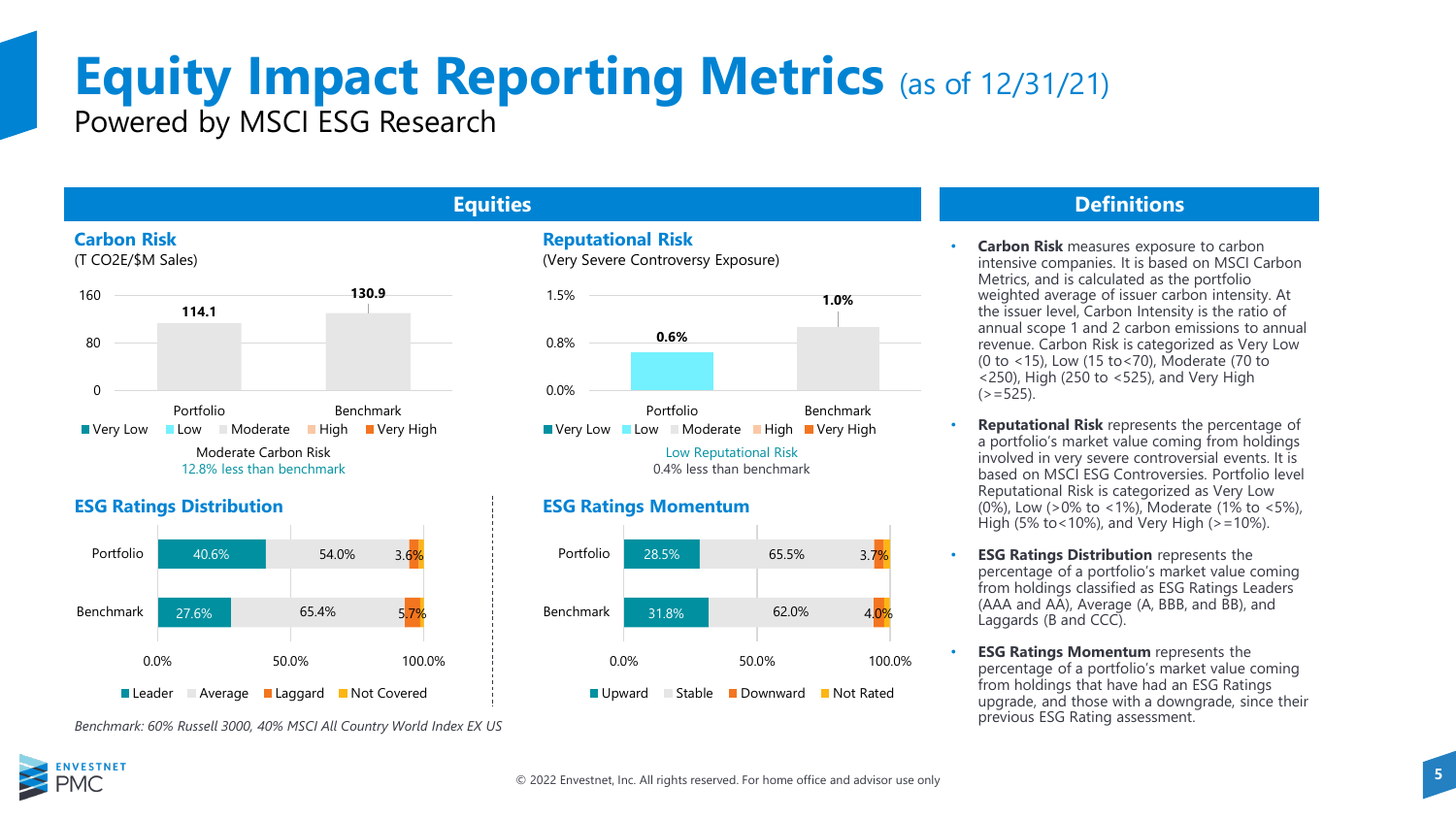# **Equity Impact Reporting Metrics** (as of 12/31/21)

Powered by MSCI ESG Research

#### **Equities**

#### **How to read this page**

The exposure figures represent revenue exposure to Sustainable Impact Solutions which reflects the extent to which company revenue is exposed to products and services that help solve the world's major social and environmental challenges. It is calculated as a weighted average, using portfolio weights and each issuer's percent of revenue generated from Sustainable Impact Solutions. To be eligible to contribute, an issuer must maintain minimum ESG standards.

The classifications below help interpret the different degrees of exposure.

#### **Climate Change**

|                        | <b>Portfolio</b> | <b>Benchmark</b> | <b>Active</b> |
|------------------------|------------------|------------------|---------------|
| Alternative Energy (%) | 0.6%             | 0.4%             | 0.3%          |
| Energy Efficiency (%)  | 2.4%             | 2.4%             | $0.0\%$       |
| Green Building (%)     | 0.3%             | 0.3%             | $0.0\%$       |

#### **Natural Capital**

|                             | <b>Portfolio</b> | <b>Benchmark</b> | <b>Active</b> |
|-----------------------------|------------------|------------------|---------------|
| Sustainable Water (%)       | 0.8%             | 0.1%             | 0.7%          |
| Pollution Prevention (%)    | 0.4%             | 0.2%             | 0.2%          |
| Sustainable Agriculture (%) | 0.8%             | 0.1%             | 0.7%          |

**Basic Needs**

|                              | <b>Portfolio</b> | <b>Benchmark</b> | <b>Active</b> |
|------------------------------|------------------|------------------|---------------|
| Major Diseases Treatment (%) | 1.9%             | 1.7%             | 0.2%          |
| Sanitation (%)               | 0.4%             | 0.3%             | 0.2%          |
| Nutrition (%)                | 0.4%             | 0.3%             | 0.1%          |

#### **Empowerment**

|                  | <b>Portfolio</b> | <b>Benchmark</b> | <b>Active</b> |
|------------------|------------------|------------------|---------------|
| Education (%)    | 0.0%             | 0.0%             | $0.0\%$       |
| SME Finance (%)  | 0.2%             | 0.1%             | $0.0\%$       |
| Connectivity (%) | 0.0%             | 0.1%             | 0.0%          |



*Benchmark: 60% Russell 3000, 40% MSCI All Country World Index EX US*

© **6** 2022 Envestnet, Inc. All rights reserved. For home office and advisor use only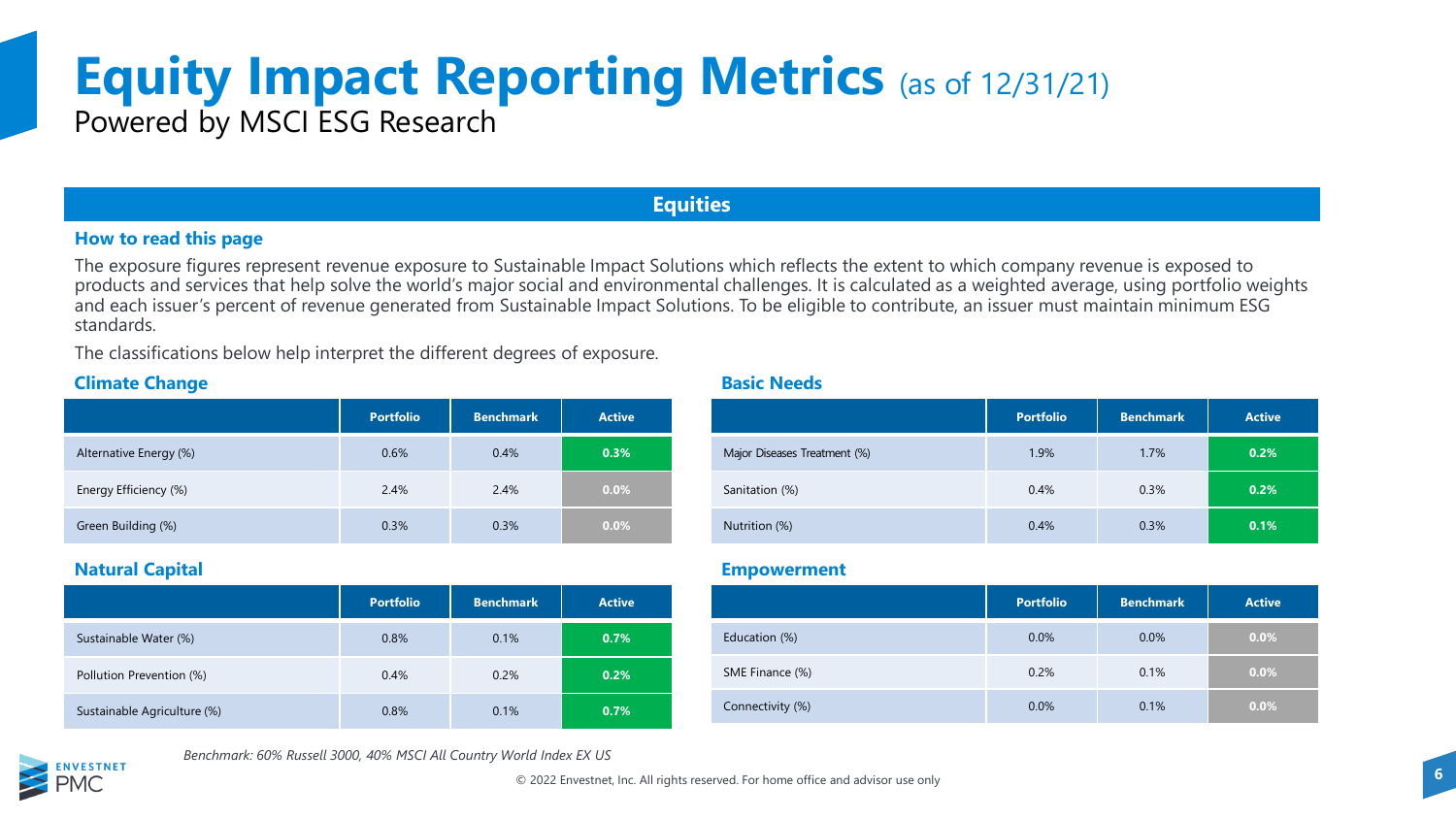# **Equity Impact Reporting Metrics** (as of 12/31/21)

Powered by MSCI ESG Research

#### **Equities**

#### **Business Involvement**

The percentage of portfolio's market value exposed to companies flagged for any tie, including ownership of and by, in the difference categories, this is considered zero tolerance. Values Alignment metrics provide transparency to help identify funds that align with ethical, religious or political views. The metrics measure the percentage of portfolio's market value exposed to companies flagged for controversial business involvement.

|                                 | <b>Portfolio</b> | <b>Benchmark</b> | <b>Active</b> |
|---------------------------------|------------------|------------------|---------------|
| Adult Entertainment (%)         | 0.1%             | 0.1%             | 0.0%          |
| Alcohol (%)                     | 3.5%             | 4.4%             | $-1.0%$       |
| Civilian Firearms Retailers (%) | 0.3%             | 0.4%             | $-0.1%$       |
| Civilian Firearms Producer (%)  | 0.1%             | 0.2%             | $-0.1%$       |
| Gambling (%)                    | 0.8%             | 1.1%             | $-0.3%$       |
| Nuclear Power (%)               | 1.8%             | 2.4%             | $-0.6%$       |
| Tobacco (%)                     | 0.4%             | 0.7%             | $-0.2%$       |
| Weapons (%)                     | 2.1%             | 2.5%             | $-0.3%$       |
| Controversial Weapons (%)       | 0.5%             | 0.6%             | $-0.1%$       |
| Direct Predatory Lending (%)    | 0.0%             | 0.1%             | $-0.1%$       |
| Genetic Engineering (%)         | 0.4%             | 0.6%             | $-0.2%$       |

#### **Enviromental Risk**

**Fossil Fuel Reserves (%):** The percentage of portfolio's market value exposed to companies that own fossil fuel reserves.

**High Impact Fossil Fuel Reserves (%):** The percentage of portfolio's market value exposed to companies that own high impact fossil fuel reserves. High impact fossil fuel reserves include Thermal Coal, Oil Sands, and Shale Oil and Shale Gas.

|                                      | <b>Portfolio</b> | <b>Benchmark</b> | <b>Active</b> |
|--------------------------------------|------------------|------------------|---------------|
| Carbon Risk (T CO2E/\$M Sales)       | 114              | 131              | $-12.8%$      |
| Fossil Fuel Reserves (%)             | 1.5%             | 4.5%             | $-3.0%$       |
| High Impact Fossil Fuel Reserves (%) | 1.3%             | 4.1%             | $-2.8%$       |

*Benchmark: 60% Russell 3000, 40% MSCI All Country World Index EX US*

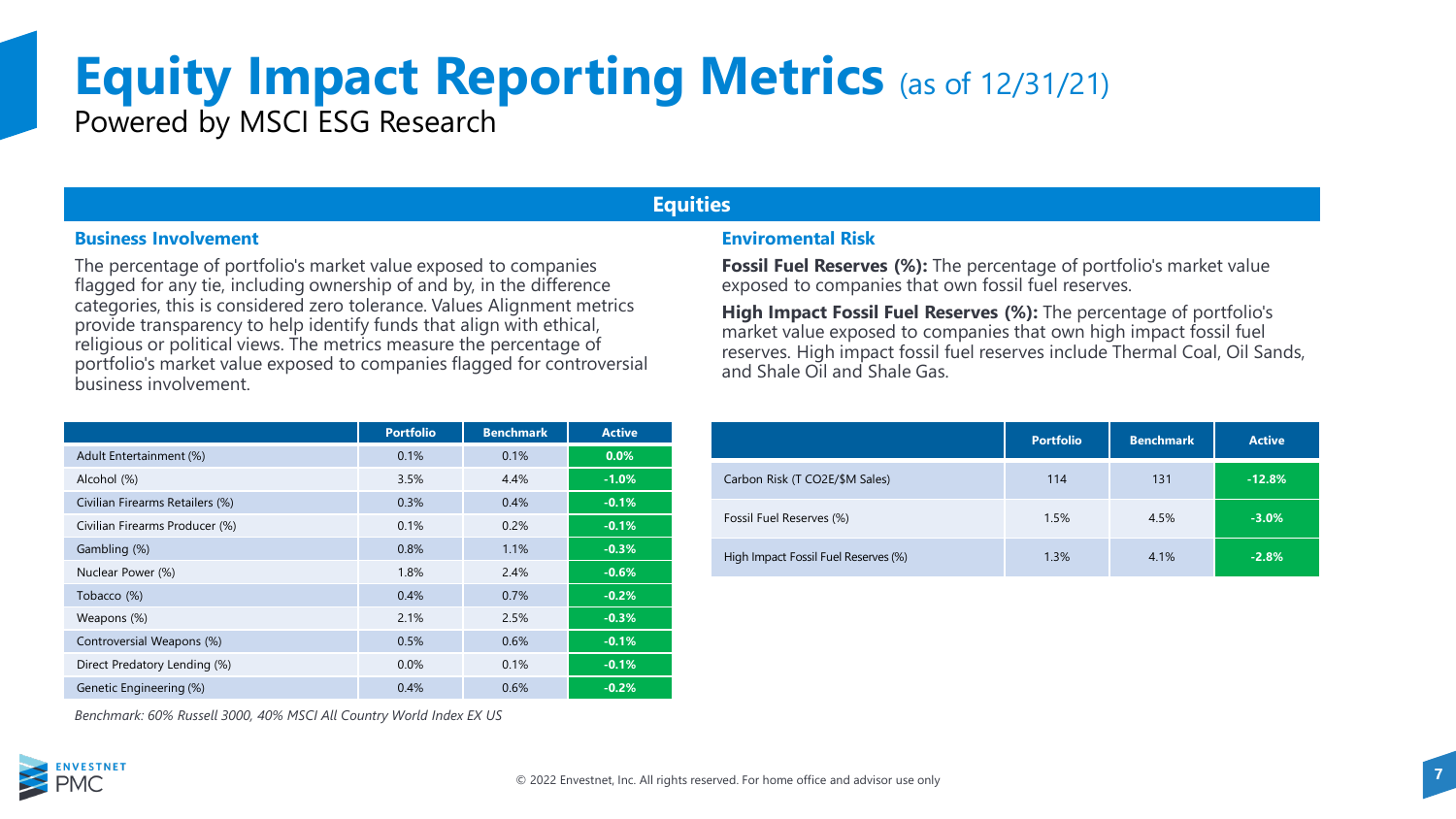### PMC Environmental Active Passive Impact Portfolios

### **Fixed Income**

#### **Calvert Green Bond**

#### **Intermediate Bond**

- Seeks to maximize income, to the extent consistent with preservation of capital, and uses a relative value strategy, typically investing at least 80% of its net assets in green bonds of any maturity.
- Identifies securities both within and beyond the labelled green bond universe that meet Calvert's green bond and responsible investment criteria. The investment universe is not limited to bonds labeled as green, but rather focuses on three broad types of issuers: green projects, solutions providers, and environmental leaders.
- Seeks issuers with strategic goals that are aligned with the green debt they are issuing.
- Calvert's general investment philosophy across all strategies is to invest in companies that demonstrate positive ESG performance as they address corporate responsibility and sustainability challenges.

#### **TIAA-CREF Core Impact Bond**

#### **Intermediate Bond**

- Diversified portfolio consisting of a wide variety of investments represented in the Barclays U.S. Aggregate Index as well as high-yield bonds and loans, taxable municipal bonds, and emerging market debt.
- Combines bottom-up, value-oriented security selection with a macro, top-down overlay that determines asset allocation targets.
- Invests in publicly traded fixed income securities that provide a double bottom line of competitive risk-adjusted returns alongside clear and measurable social and environmental benefits. Utilizes a best-in-class ESG integration approach relying on research by MSCI, which consists of the highest rated ESG companies for each sector in the underlying index; ESG controversies in areas such as the environment, employee relations, and customer relations are excluded from the portfolio, while proactive investments are made across the follow themes: Affordable Housing, Community and Economic Development, Renewable Energy and Climate Change or Natural Resources.
- The fund's absolute performance has been compelling, beating its benchmark in every calendar year since inception, and risk adjusted metrics rank very well among peers.

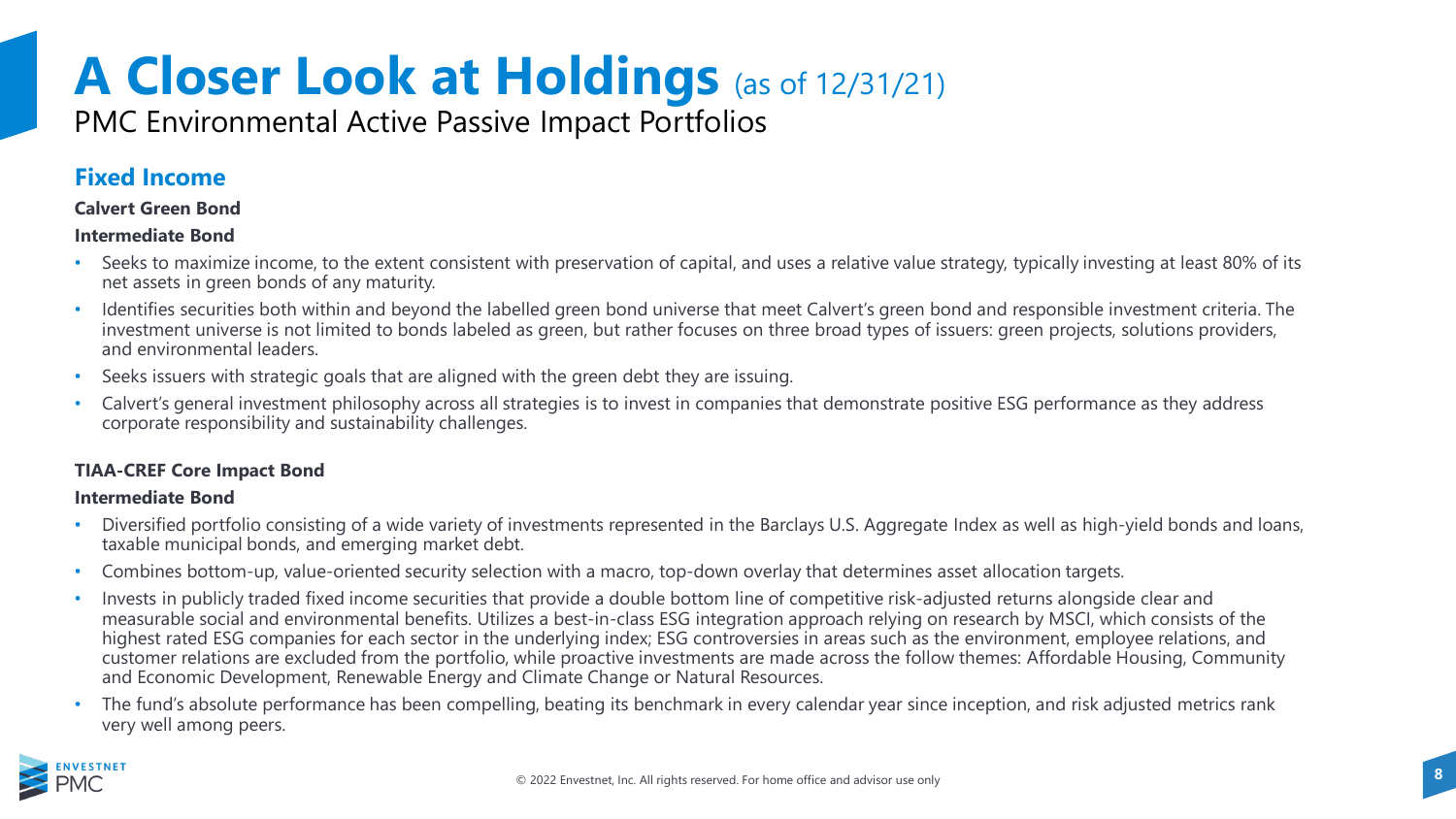### PMC Environmental Active Passive Impact Portfolios

#### **iShares Global Green Bond ETF**

#### **Global Bond**

- Global portfolio of approximately 450 holdings, seeking to track the investment results of the Bloomberg Barclays MSCI Global Green Bond Select Index.
- Provides exposure to investment grade global green bonds where the use of proceeds are directly tied to promote climate related or more broadly environmentally focused projects.
- Securities are independently evaluated by MSCI ESG Research along four dimensions to determine whether they should be classified as a green bond: 1) Use of proceeds: Proceeds should fund projects with clear environmental benefits, including alternative energy, energy efficiency, pollution prevention and control, sustainable water, green building, and climate adaption, with clear disclosure in legal documentation 2) Project evaluation and selection: Issuers should outline a process to determine project eligibility and sustainability objectives 3) Management of proceeds: Proceeds should be ring-fenced or tracked through a formal internal process 4) Reporting: Annual disclosure of the use of proceeds and qualitative and quantitative performance measures.

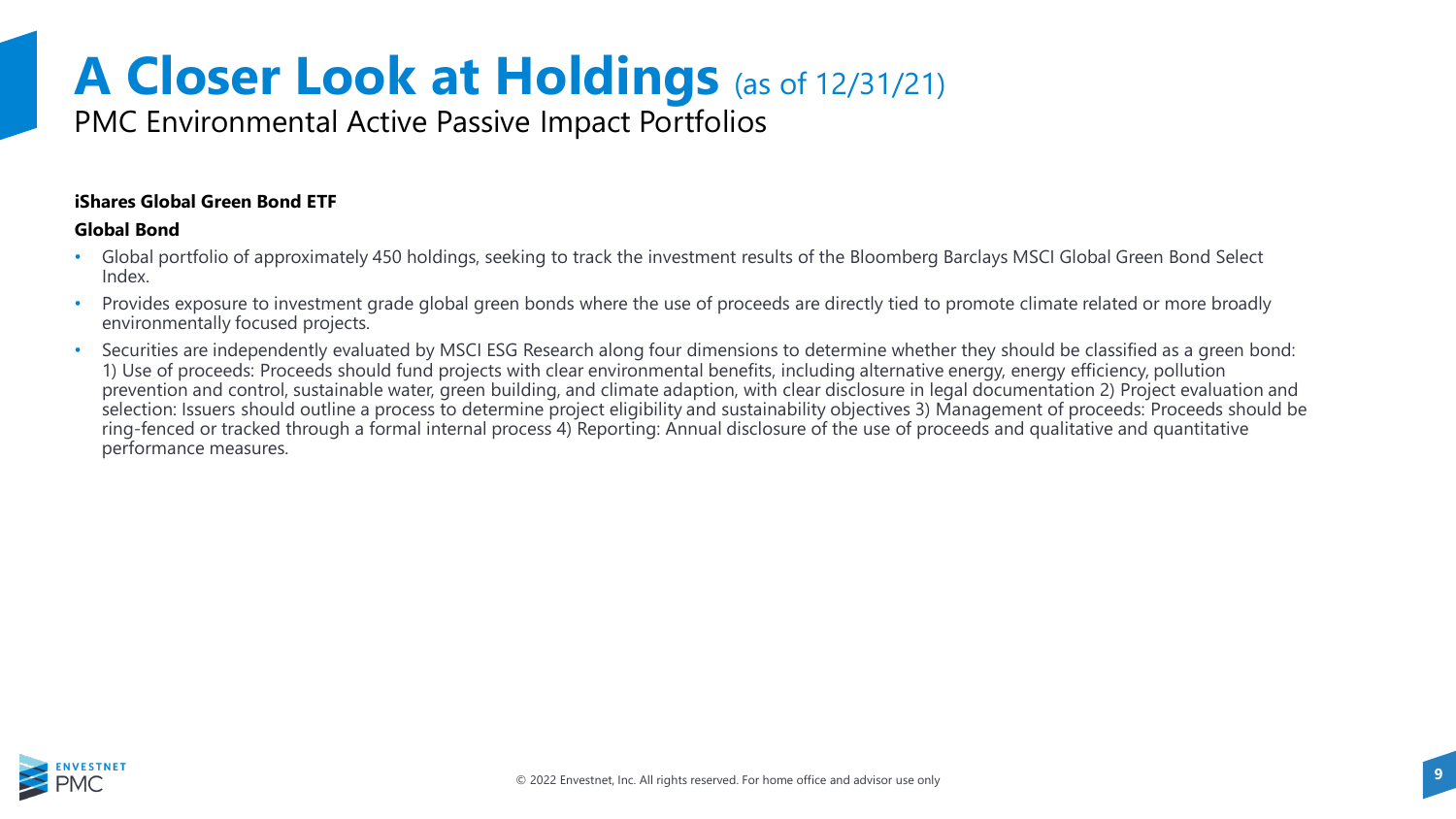### **Fixed Income**

**Manager Highlight: iShares Global Green Bond ETF**

A \$1 million investment in BGRN's holdings would have created the following environmental impacts equivalent to...



Sources: BlackRock analysis of publicly available environmental impact reports as communicated by issuers as of 05/18/2021, holdings as of 05/18/2021. Updated annually. Holdings are subject to change. For current holdings visit iShares.com. 83.0% of iShares Global Green Bond ETF's constituents are covered by BlackRock's analysis. The above results are shown for informational purposes only, to illustrate the positive environmental impact of a green bond portfolio. They are not meant to be a prediction or projection. Not every issuer reports on every metric, hence no linear extrapolation should be performed. BlackRock cannot be held responsible for inaccuracies in issuers' reporting. US EPA's Greenhouse Gas Equivalencies Calculator for CO2 and energy measures. 1 1 soccer field = 7,000m2 ; 1 Olympic pool= 2,500m3 of water;.

### **Sustainable Impact**

UN Sustainable Development Goals (SDGs) that BGRN aligns with include:



strictly to highlight examples of Environmental, Social and Governance (ESG) impact and should not be construed as investment advice or recommendations regarding those companies. Details on the selection process are provided in the Appendix. This is a non-exhaustive list of UN SDGs aligned with the fund.